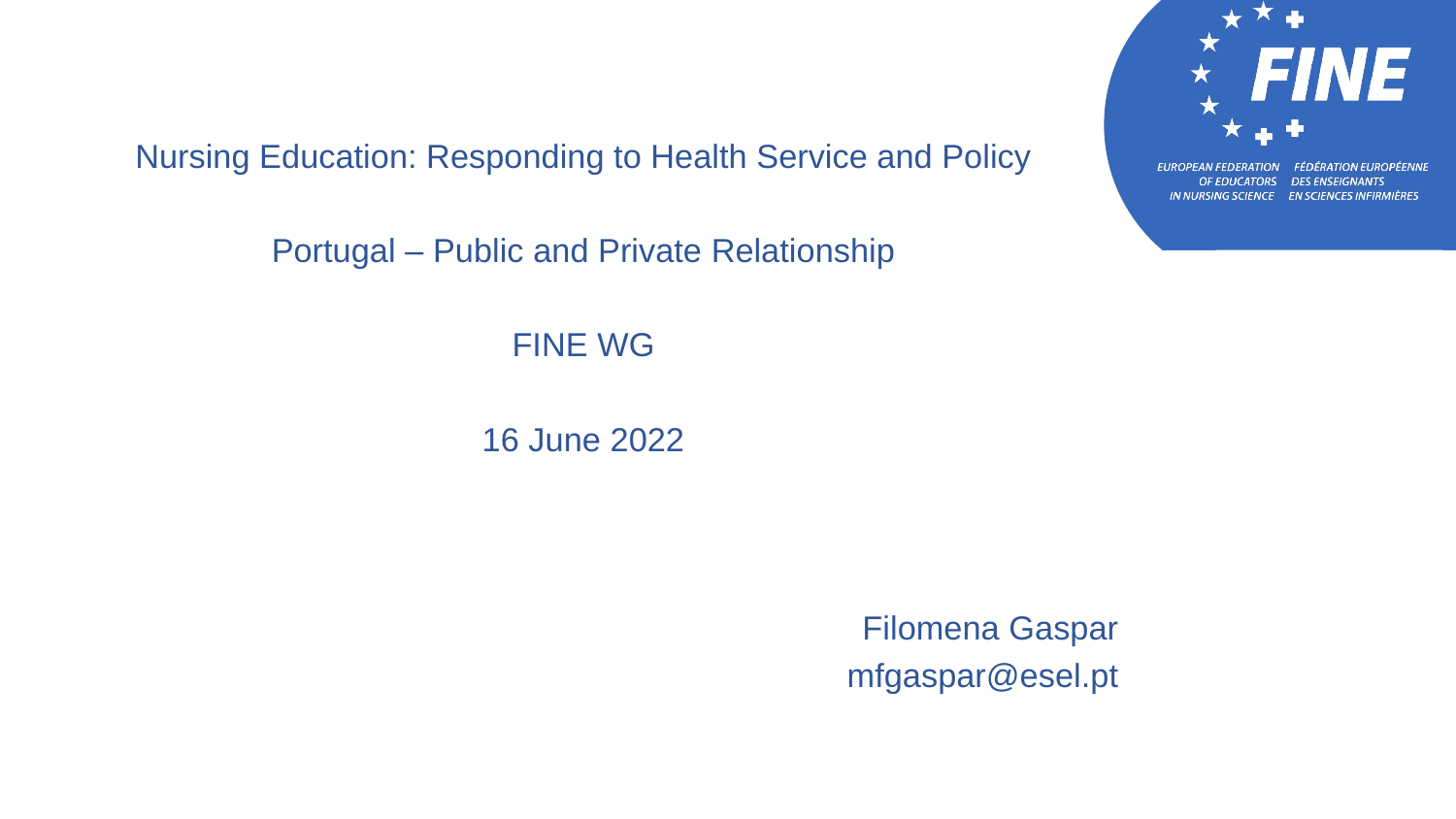# **Summary**

Policy and Human Recourses in Health Nurses and Health Policy

- NHS
- Health and Education
- Challenge's of the new paradigm



**FÉDÉRATION EUROPÉENNE EUROPEAN FEDERATION** OF EDUCATORS DES ENSEIGNANTS IN NURSING SCIENCE EN SCIENCES INFIRMIÈRES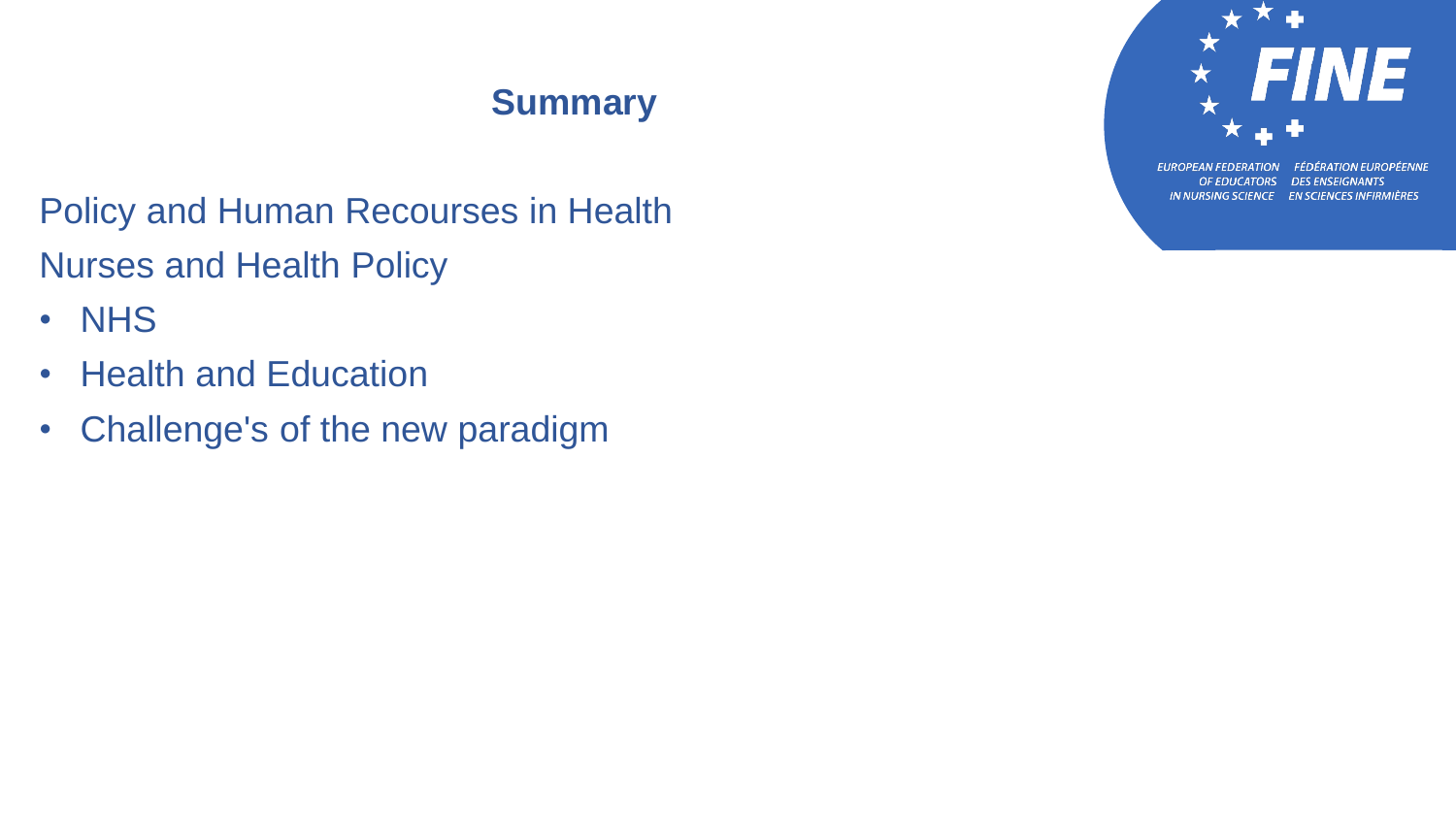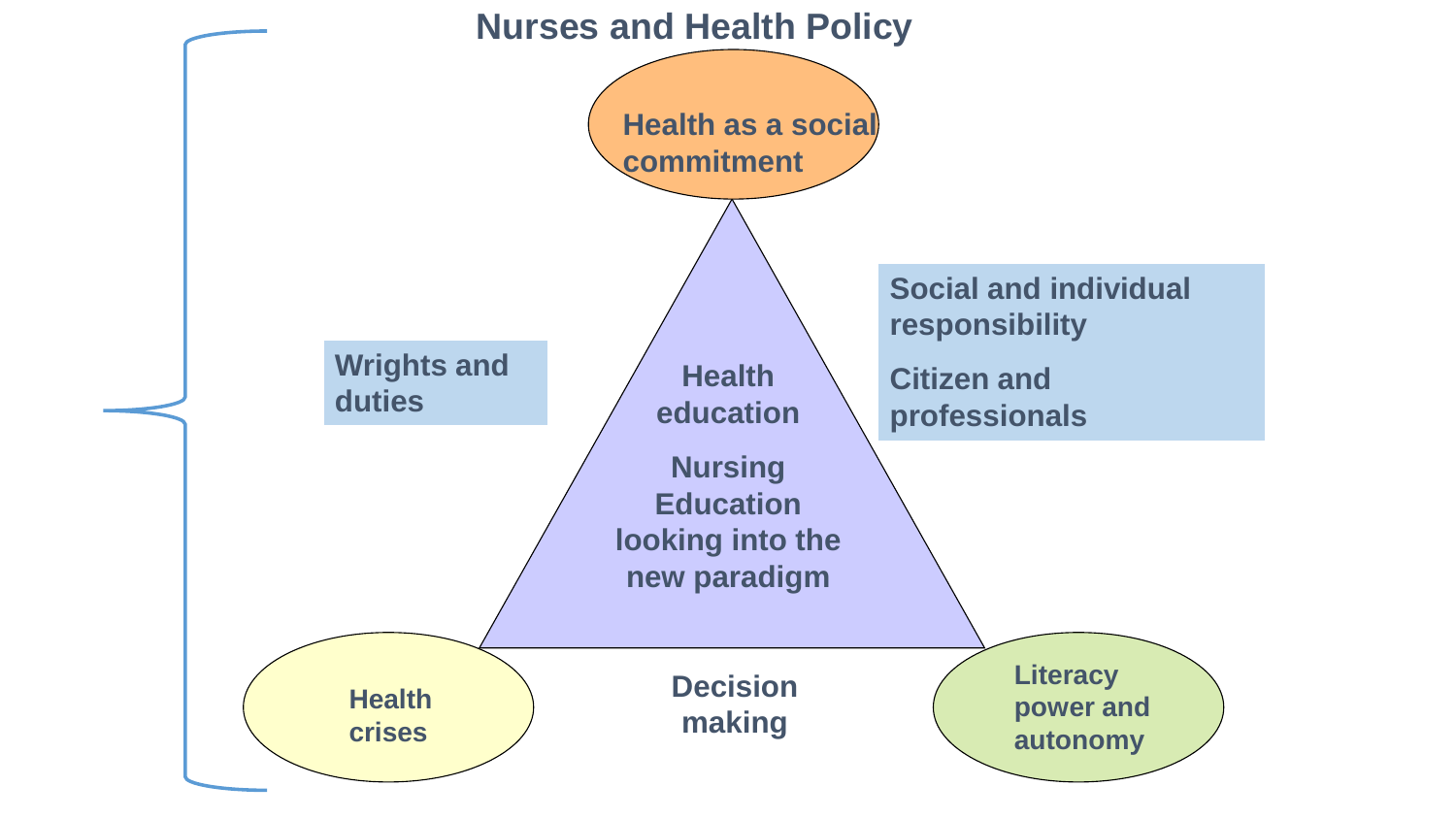# Total registered personal /graduates

|       | Individual     |                    |                      |                |                    |  |
|-------|----------------|--------------------|----------------------|----------------|--------------------|--|
| Years | <b>Doctors</b> | <b>Dentists</b>    | <b>Odontologists</b> | <b>Nurses</b>  | <b>Pharmacists</b> |  |
| 2010  | 41,431         | 6,972              | 374                  | 62,433         | 10,895             |  |
| 2011  | 42,796         | 7,366              | 374                  | 64,478         | 11,887             |  |
| 2012  | 43,863         | 7,725              | X                    | 65,404         | 10,980             |  |
| 2013  | 45,289         | 8,133              | X                    | 65,809         | X                  |  |
| 2014  | 46,739         | 8,422              | X                    | 66,340         | 11,762             |  |
| 2015  | 48,487         | 8,773              | X                    | 67,730         | 12,119             |  |
| 2016  | 50,239         | 9,177              | X                    | 69,486         | 12,486             |  |
| 2017  | 51,937         | 9,716              | X                    | 71,578         | 13,008             |  |
| 2018  | 53,657         | 10,205             | X                    | 73,650         | 13,478             |  |
| 2019  | $\pm$ 55,432   | $\perp$ (R) 10,540 | $\perp$ x            | $\perp$ 75,773 | $\perp$ 13,854     |  |
| 2020  | 1,57,198       | $\perp$ 10,980     | $\perp$ x            | $\perp$ 77,984 | $\perp$ 15,565     |  |



UROPEAN FEDERATION FÉDÉRATION EUROPÉENNE OF EDUCATORS DES ENSEIGNANTS IN NURSING SCIENCE EN SCIENCES INFIRMIÈRES

Sources/Entities: INE, PORDATA Last updated: 2021-07-20





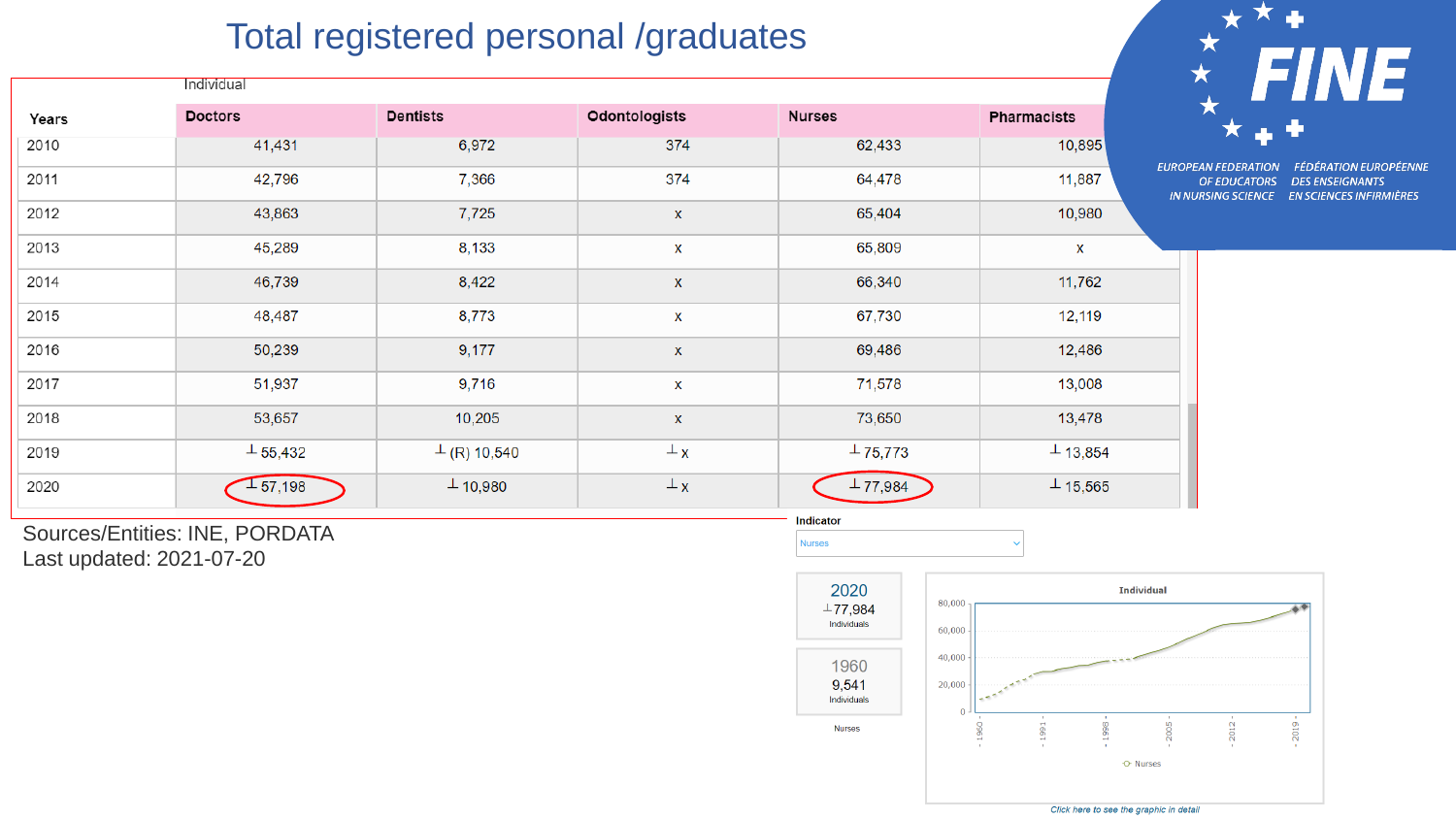#### Indicator

Nurses per 100 thousand inhabitants

#### Inhabitants and Nurses



 $\checkmark$ 

X ★ **FINE** EUROPEAN FEDERATION FÉDÉRATION EUROPÉENNE

OF EDUCATORS DES ENSEIGNANTS IN NURSING SCIENCE EN SCIENCES INFIRMIÈRES

Sources/Entities: INE, PORDATA Last updated: 2021-07-20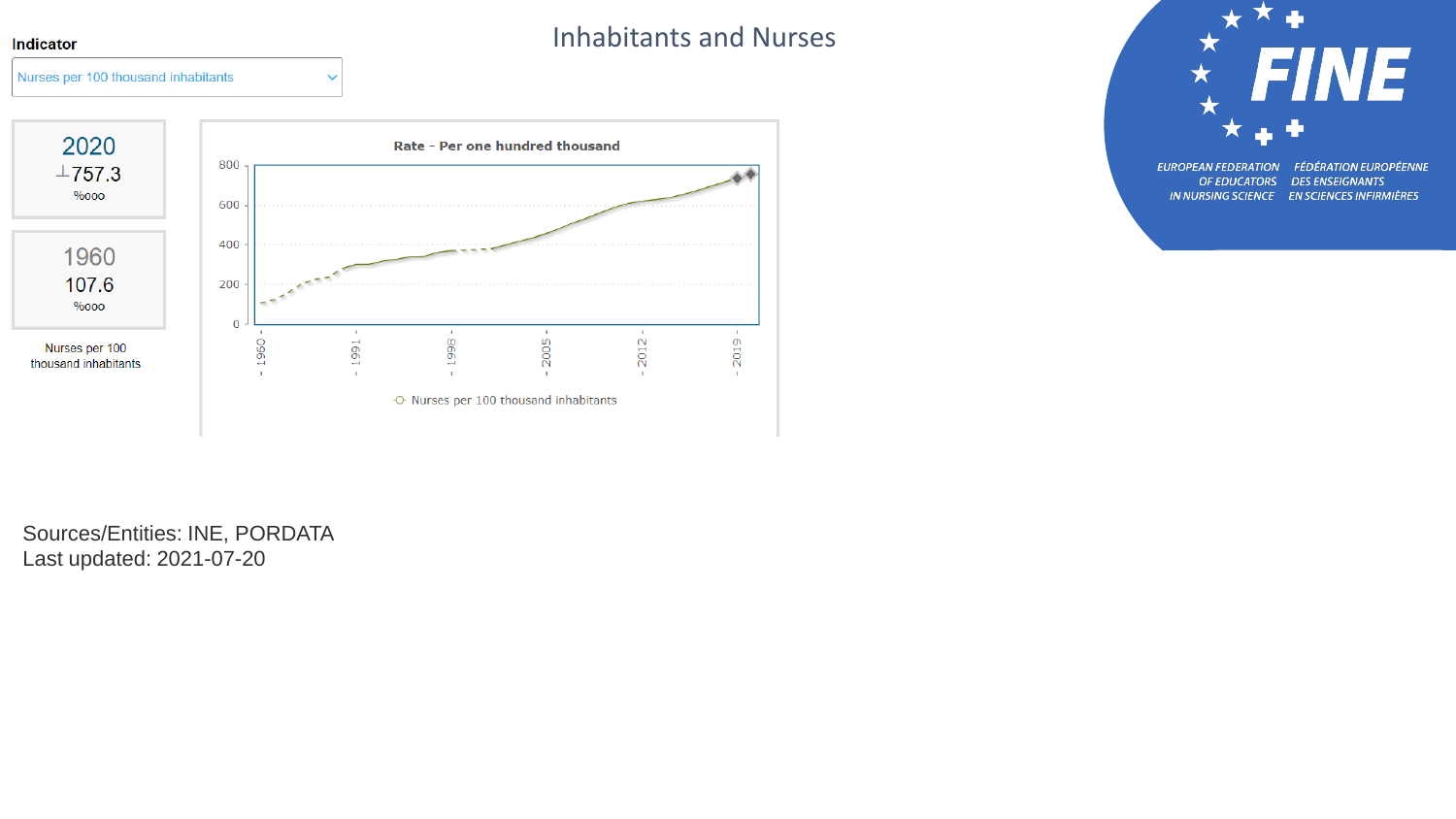# Professionals NHS

|                   | <b>HOSPITALS</b> |                |               | <b>HEALTH CENTERS</b>                            |        |                           |               |                                                  |
|-------------------|------------------|----------------|---------------|--------------------------------------------------|--------|---------------------------|---------------|--------------------------------------------------|
| Years<br>$-0.0 -$ | <b>Total</b>     | <b>Doctors</b> | <b>Nurses</b> | <b>Diagnostic</b><br>and<br>therapeutic<br>staff | Total  | <b>Doctors</b><br>$1 - 1$ | <b>Nurses</b> | <b>Diagnostic</b><br>and<br>therapeutic<br>staff |
| 2003              | 90,606           | 16,028         | 23,941        | 6,292                                            | 25,808 | 7,008                     | 6,613         | 866                                              |
| 2004              | 91,077           | 16,140         | 25,954        | 6,114                                            | 26,716 | 7,130                     | 6,723         | 947                                              |
| 2005              | 93,913           | 16,307         | 27,166        | 6,276                                            | 26,892 | 7,104                     | 6,857         | 912                                              |
| 2006              | 92,702           | 16,508         | 28,157        | 6,322                                            | 26,971 | 7,096                     | 7,003         | 913                                              |
| 2007              | 93,481           | 16,490         | 27,325        | 6,382                                            | 26,705 | 7,034                     | 7,181         | 960                                              |
| 2008              | 93,837           | 16,571         | 28,089        | 6,527                                            | 27,296 | 7,062                     | 7,808         | 994                                              |
| 2009              | 95,884           | 16,868         | 30,159        | 6,685                                            | 26,351 | 6,825                     | 7,631         | 971                                              |
| 2010              | 99,587           | 17,962         | 32,140        | 6,843                                            | 25,600 | 6,748                     | 7,674         | 931                                              |
| 2011              | 94,376           | 17,423         | 31,517        | 6,592                                            | 25,415 | 6,848                     | 7,753         | 896                                              |
| 2012              | 95,589           | 18,132         | 31,985        | 6,691                                            | 25,678 | 7,092                     | 7,812         | 896                                              |
| 2013              | 94,310           | 18,423         | 31,344        | 6,575                                            | X      | X                         | X             | X                                                |
| 2014              | 92,209           | 18,530         | 30,859        | 6,547                                            | χ      | Х                         | Χ             | χ                                                |
| 2015              | 95,382           | 19,164         | 32,207        | 6,705                                            | Χ      | X                         | Χ             | Χ                                                |
| 2016              | 98,014           | 19,901         | 33,680        | 6,944                                            | χ      | Χ                         | Χ             | Χ                                                |
| 2017              | 100,147          | 20,766         | 34,430        | 7,059                                            | Χ      | Χ                         | Χ             | Χ                                                |
| 2018              | 102,612          | 21,156         | 35,469        | 7,530                                            | Χ      | Х                         | Χ             | Χ                                                |
| 2019              | $(R)$ 105,185    | 20,834         | 37,267        | $(R)$ 7,442                                      | Χ      | Χ                         | Χ             | Χ                                                |
| 2020              | Pro 115,919      | Pro 24,858     | Pro 39,913    | Pro 8,068                                        | Χ      | Χ                         | Χ             | Χ                                                |



EUROPEAN FEDERATION FÉDÉRATION EUROPÉENNE OF EDUCATORS DES ENSEIGNANTS IN NURSING SCIENCE EN SCIENCES INFIRMIÈRES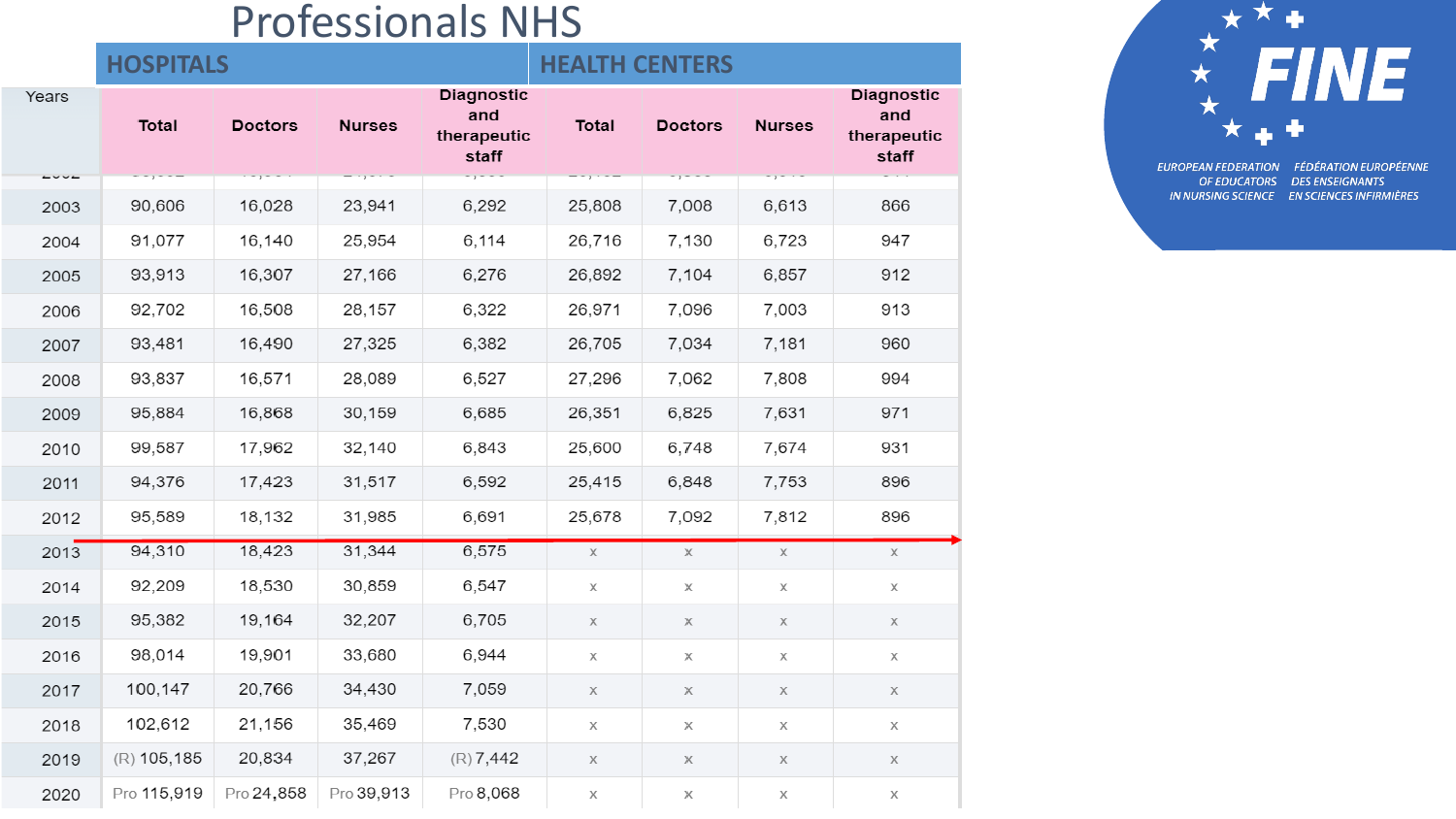# Professional /100.000 NHS

|      | <b>Doctors</b> | <b>Nurses</b> | <b>Diagnosis and</b> |
|------|----------------|---------------|----------------------|
| 2010 |                |               | therapy staff        |
| 2011 | 173.5          | 313.8         | 65.6                 |
| 2012 | 181.3          | 319.7         | 66.9                 |
| 2013 | 185.2          | 315.1         | 66.1                 |
| 2014 | 187.3          | 311.9         | 66.2                 |
| 2015 | 194.5          | 326.8         | 68.0                 |
| 2016 | 202.6          | 342.8         | 70.7                 |
| 2017 | 211.9          | 351.3         | 72.0                 |
| 2018 | 216.2          | 362.4         | 76.9                 |
| 2019 | 212.8          | 380.7         | $(R)$ 76.0           |
| 2020 | Pro 253.6      | Fro 407.3     | Pro 82.3             |
|      |                |               |                      |

Sources/Entities: INE, INE | DGS/MS, PORDATA Last updated: 2022-04-29

Only about 50% of professionals

on the NHS

INE 131

**FÉDÉRATION EUROPÉENNE EUROPEAN FEDERATION** OF EDUCATORS DES ENSEIGNANTS IN NURSING SCIENCE EN SCIENCES INFIRMIÈRES

Last 2 decades growing of the private sector

Private sector not as complementary but as an alternative option! Developing of private insurance systems

Public employer possible opting out (ADSE)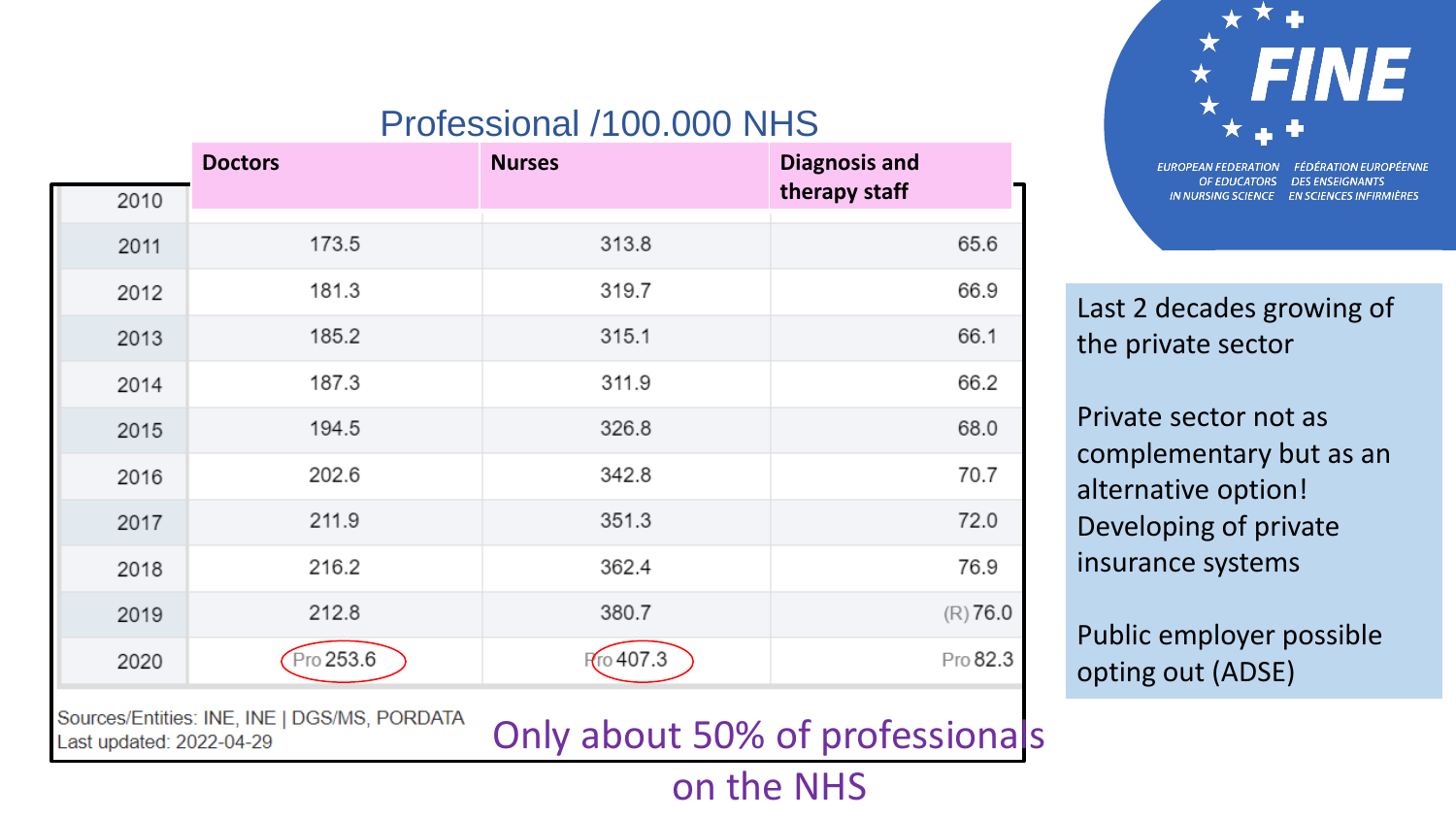Higher Educational System- Nursing Education

**Access 12 years of education and a National Exam – Public sector**

**Private sector 12 years of education but no National Exam needed ( local admission rules)**

1<sup>st</sup> Cycle - Nurse – 4 years 240 ECTS / Public and Private institutions (mandatory)

Curriculum (theoretical) flexible scientific autonomy but quality assessment by a National Agency and the Council of Nurses

2<sup>nd</sup> Cycle Master degree 1/2 year 90 ECTS or 120 ECTS

Give access to professional title of specialist nurse

3<sup>rd</sup> PhD Nursing - 180 ECTS - (One year 60ECTS advanced program; 120 ECTS Doctoral Dissertation

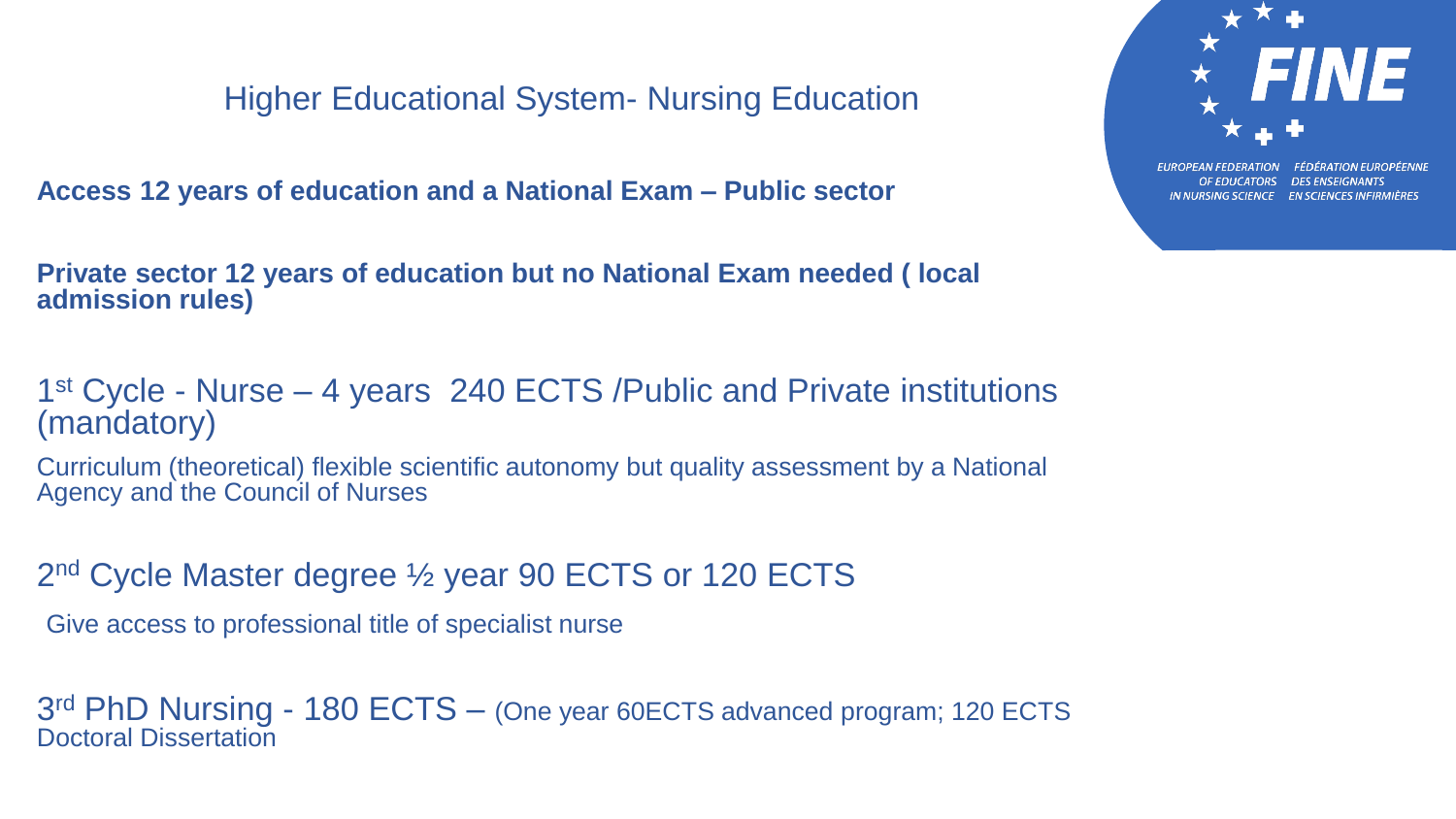### **Health System in transition- New Paradigm**



**FEDERATION EUROPEENNE DES ENSEIGNANTS OF EDUCATORS** IN NURSING SCIENCE EN SCIENCES INFIRMIÈRES

- Aging population
- Less Birth rate
- Behavioural diseases
- Chronical condition
- Cancer patients
- Social and vulnerable cases
- Migration to big cities'
- More pressing on public sector – Pandemic respond
- Growing need for technology /innovation
- Public and private relationship more competitive both health and education.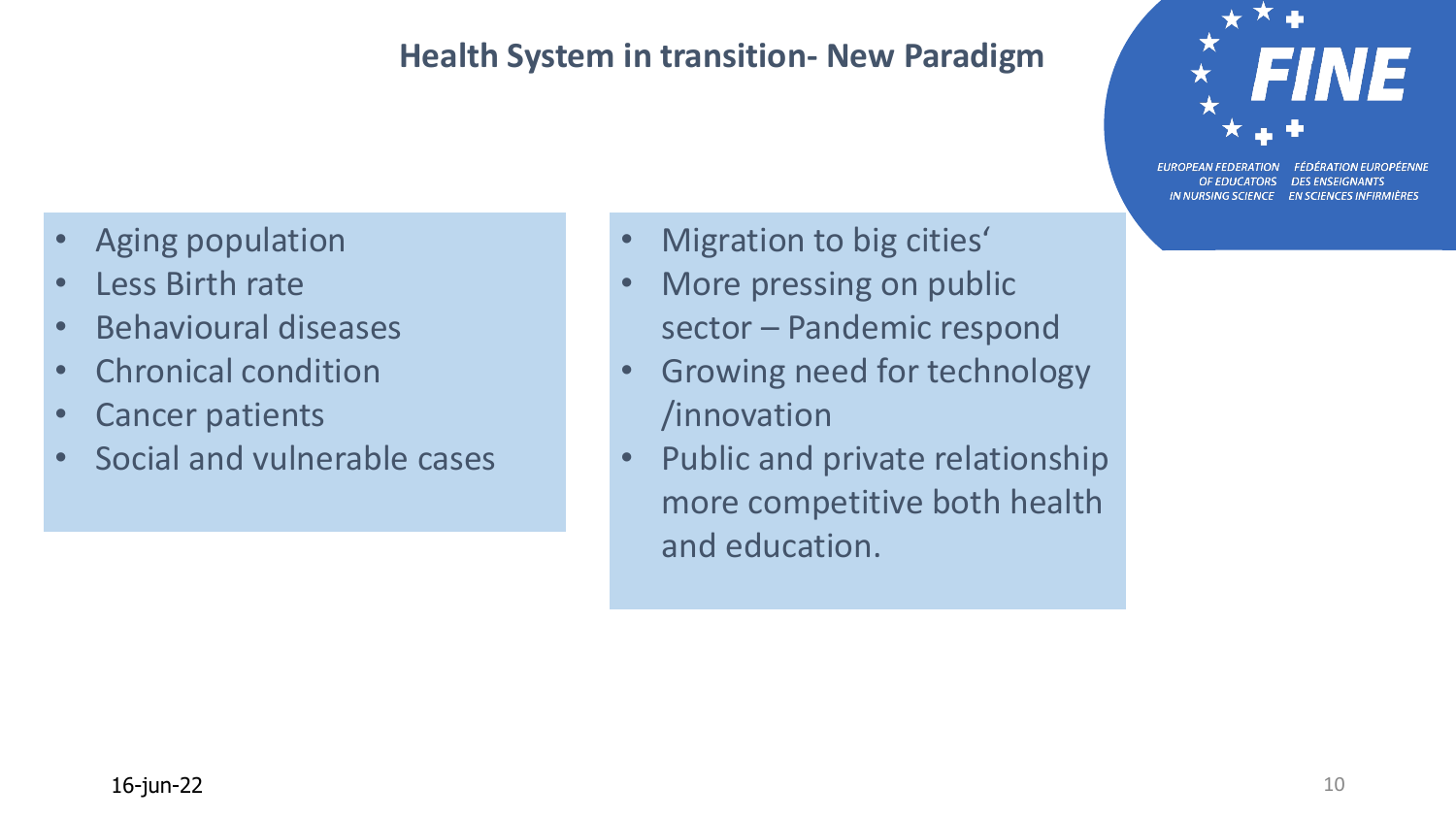|                                                                      | <b>Strengths</b>                                                                                                                                                                                                                                                                                                                                                                                                                      | <b>Weaknesses</b>                                                                                                                                                                                                                                                                                                                                                             |
|----------------------------------------------------------------------|---------------------------------------------------------------------------------------------------------------------------------------------------------------------------------------------------------------------------------------------------------------------------------------------------------------------------------------------------------------------------------------------------------------------------------------|-------------------------------------------------------------------------------------------------------------------------------------------------------------------------------------------------------------------------------------------------------------------------------------------------------------------------------------------------------------------------------|
| S<br>W<br>$\overline{O}$<br>$\overline{1}$<br>A<br>N<br>$\mathsf{A}$ | Qualified professionals well<br>recognized national and international<br>Nurses all in higher education system<br>$\bullet$<br>Nurses with all degrees of<br>educational system<br>Educational programs with scientific<br>$\bullet$<br>autonomy and flexibility<br>Scientific approach new subjects<br>$\bullet$<br>Reflection on practice<br>$\bullet$<br><b>Research and publication</b><br><b>Quality evaluation</b><br>$\bullet$ | System is still imbalance between<br>hospital care and community care;<br>Lake of professionals on the public<br>$\bullet$<br>sector (nurses);<br>Imbalance relation between nurses<br>$\bullet$<br>and doctors (few nurses per doctor);<br>Difficulties in terms of professionals<br>$\bullet$<br>payment / salary competition<br><b>Professional Retention</b><br>$\bullet$ |
| $\mathsf{L}$<br>Y<br>$\mathsf{S}$<br>$\mathsf{l}$<br>S               | <b>Opportunities</b><br>Competition public /private<br>Growing needs for chronic<br>$\bullet$<br>management diseases<br>New projects in the community are<br>improving<br>Recognition of nurses role (pandemic<br>$\bullet$<br>crisis)<br>High demand for graduation both<br>$\bullet$<br>nurses and doctors                                                                                                                          | <b>Threats</b><br>Vulnerable population may not have<br>access to specialized care;<br><b>Practical environment studies</b><br>Lake of places<br>Number hours directive<br>Lake of professionals<br>Health costs always growing (the<br>health market in an imperfect one)<br>New pandemic menaces                                                                            |

• New pandemic menaces

★ FINE

EUROPEAN FEDERATION FÉDÉRATION EUROPÉENNE OF EDUCATORS DES ENSEIGNANTS IN NURSING SCIENCE EN SCIENCES INFIRMIÈRES